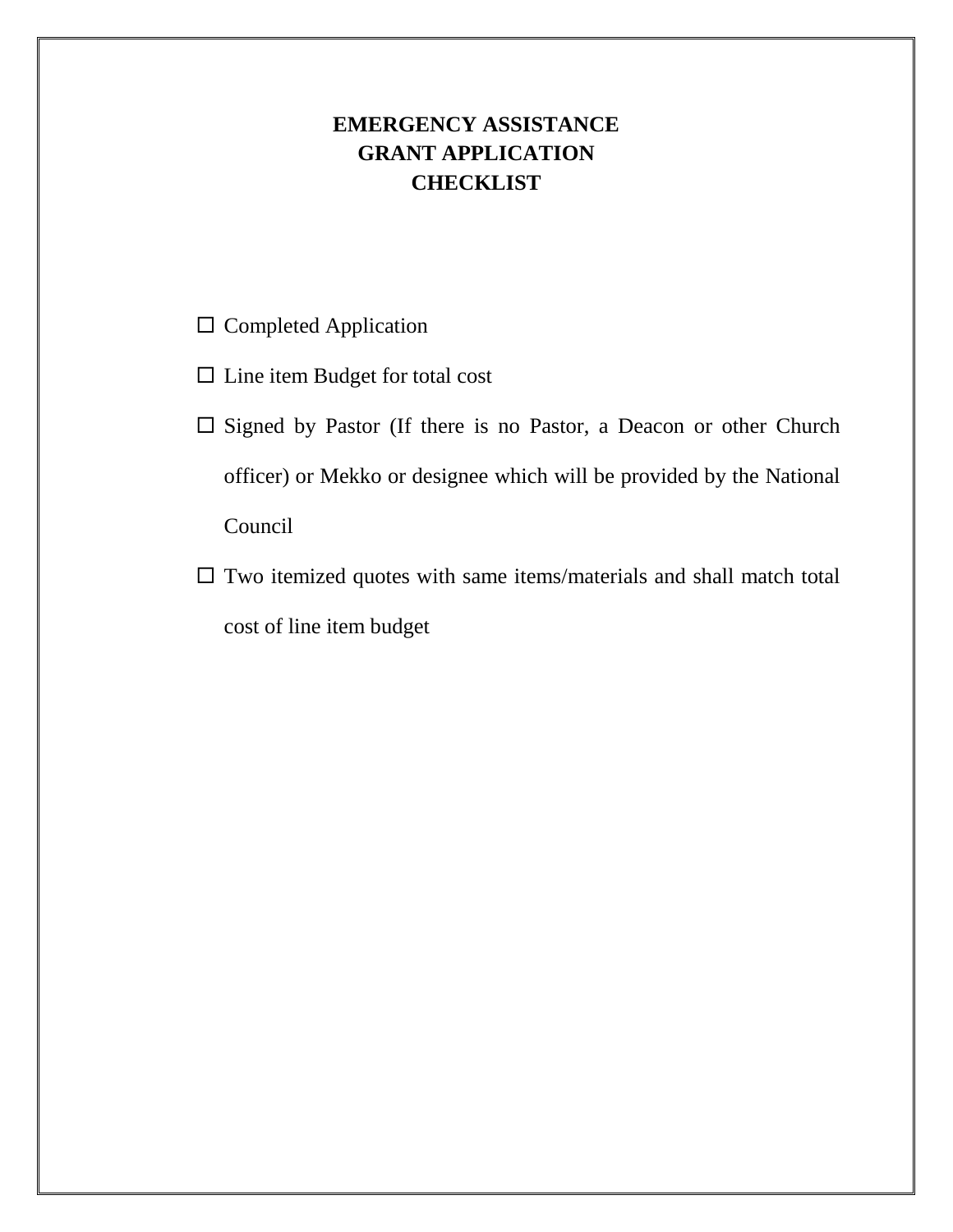Name of Church or Ceremonial Ground:

| (If there is no Pastor, please provide Deacon name)                                 |                                                                                                                  |  |  |
|-------------------------------------------------------------------------------------|------------------------------------------------------------------------------------------------------------------|--|--|
| Physical Address or Directions to Church or Ceremonial Ground from nearest highway: |                                                                                                                  |  |  |
|                                                                                     |                                                                                                                  |  |  |
|                                                                                     |                                                                                                                  |  |  |
|                                                                                     |                                                                                                                  |  |  |
|                                                                                     |                                                                                                                  |  |  |
|                                                                                     |                                                                                                                  |  |  |
|                                                                                     |                                                                                                                  |  |  |
| <b>MAKE CHECK PAYABLE TO:</b>                                                       | Total Amount Requesting _____________                                                                            |  |  |
| Vendor $(s)$ :                                                                      |                                                                                                                  |  |  |
| Address:                                                                            |                                                                                                                  |  |  |
| City/State/Zip:                                                                     | and the control of the control of the control of the control of the control of the control of the control of the |  |  |
| Phone Number:                                                                       |                                                                                                                  |  |  |
| <b>Amount Requested:</b>                                                            |                                                                                                                  |  |  |
|                                                                                     |                                                                                                                  |  |  |
| Vendor $(s)$ :                                                                      |                                                                                                                  |  |  |
| Address:                                                                            |                                                                                                                  |  |  |
| City/State/Zip:                                                                     |                                                                                                                  |  |  |
| Phone Number:                                                                       |                                                                                                                  |  |  |
| <b>Amount Requested:</b>                                                            |                                                                                                                  |  |  |